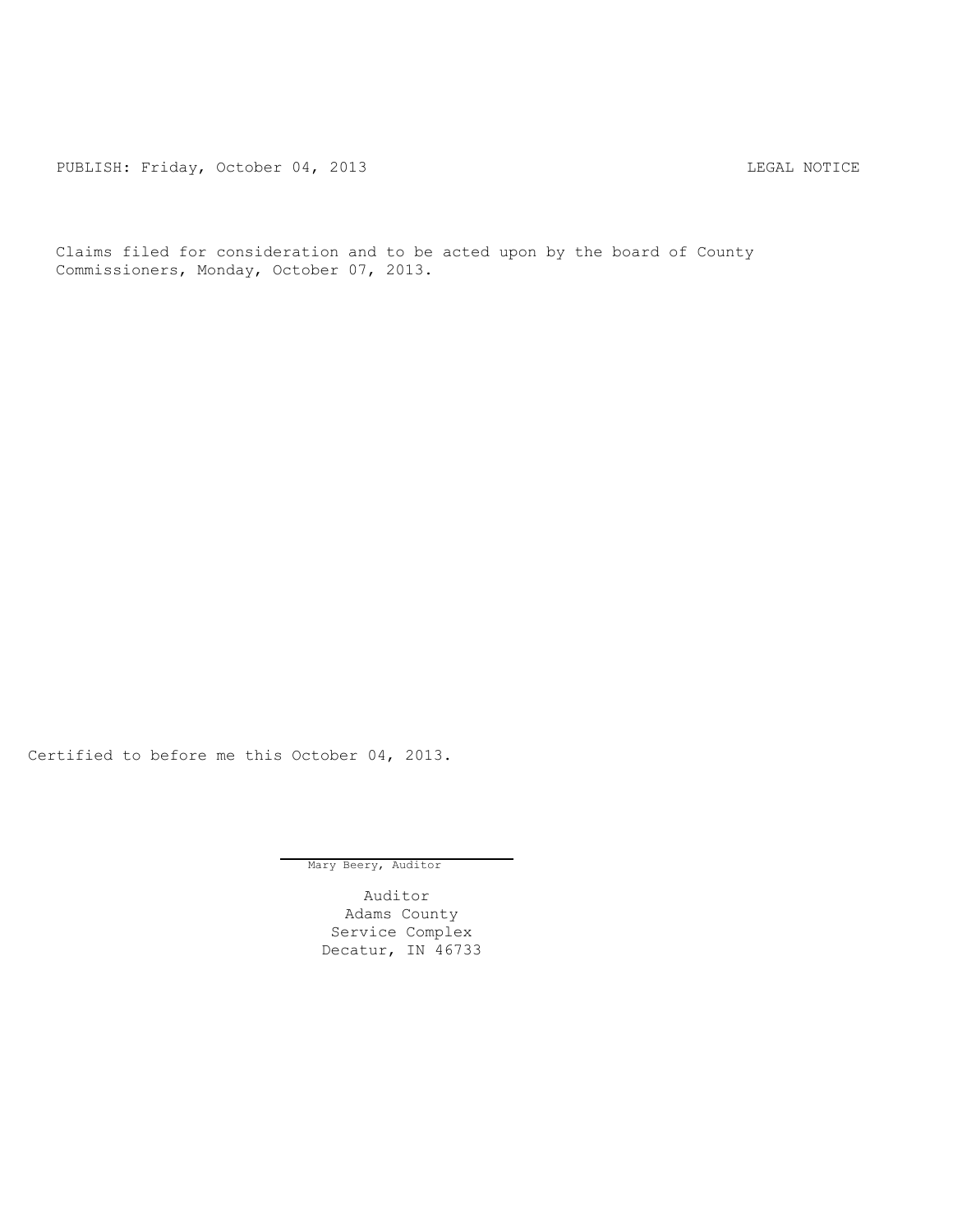

## **Claims Docket for Newspaper Adams County, Indiana**

## For Period: **9/10/2013** to **9/23/2013**

Date Claims to be Paid: **10/7/2013**

*313 W. Jefferson St. Decatur, IN 46733 (219) 724-2600*

| <b>Vendor</b>                              | <b>Amount</b> | <b>Vendor</b>                    | <b>Amount</b> |
|--------------------------------------------|---------------|----------------------------------|---------------|
| Adams County Council On Aging, Inc.        | 2,000.00      | Adams Memorial Hospital          | 34,621.92     |
| Adams County Solid Waste                   | 127.60        | <b>Adams County Treasurer</b>    | 164,925.40    |
| Indiana Michigan Power                     | 566.91        | Arnold Lumber Co., Inc.          | 1.55          |
| Beam, Longest, And Neff                    | 3,396.92      | Berne Ready Mix                  | 230.74        |
| <b>Chet's Pest Control</b>                 | 90.00         | Cintas Location #338             | 45.00         |
| City Of Decatur                            | 1,974.51      | Decatur True Value               | 16.70         |
| <b>Complete Printing Service</b>           | 73.00         | Computer Systems, Inc.           | 1,007.69      |
| Daniel Weber                               | 20.00         | Darrell Sigworth                 | 123.96        |
| David L. Sommer                            | 50.00         | <b>Decatur Dental Services</b>   | 102.70        |
| Decatur Tire Center                        | 39.00         | Douglas L. Bauman                | 143.50        |
| Duane Kiess                                | 100.00        | Erie Haven                       | 254.70        |
| Geneva Police Department                   | 54.00         | Gordon Food Service              | 2,840.93      |
| Grimm's Auto                               | 243.07        | Hall Signs                       | 1,471.50      |
| <b>Hilty Builder Supply</b>                | 7.99          | Jan Smith                        | 20.00         |
| K-Mart                                     | 68.45         | Racquel Werich                   | 40.00         |
| Lehman Feed Mill                           | 92.50         | Louise Busse                     | 115.42        |
| Moser Motor Sales, Inc.                    | 36.66         | Nipsco                           | 403.11        |
| Plumley Farm Drainage                      | 3,000.00      | Portland Motor Parts, Inc        | 140.43        |
| Ronnie L. Smitley                          | 100.00        | Roto-Rooter                      | 220.00        |
| Selking International                      | 102,280.00    | Sherwin-Williams                 | 306.26        |
| Stone-Street Quarries, Inc.                | 439.41        | Print Shop                       | 417.37        |
| Thomas Wade Sheets                         | 100.00        | Victoria Ellis                   | 20.00         |
| Wal-Mart / GEMB                            | 198.21        | West Payment Center              | 1,813.50      |
| Witham Toxicology Laboratory               | 2,231.85      | Zwick And Jahn Funeral Home      | 100.00        |
| CenturyLink                                | 2,538.20      | Gary Teeple                      | 20.00         |
| Adams County Automotive Supply, Inc.       | 6.46          | Ty A. Hanni                      | 179.98        |
| Tom Magnan                                 | 3.21          | Jay County REMC                  | 157.70        |
| Adam T. Miller                             | 50.00         | Rekeweg, Shane                   | 20.00         |
| Myers Floor Covering & Furniture           | 1,454.97      | Vicki Hammond                    | 18.92         |
| Assoc. of IN Prosecuting Attorneys, Inc.   | 715.00        | Bluhm & Reber                    | 335.00        |
| Mary Beery                                 | 500.85        | Don Myers Plumbing               | 1,462.18      |
| Decatur Fire Department                    | 214.00        | Bob's Locksmith Shop             | 789.62        |
| Sam's Engine Clinic                        | 13.95         | Softworks, Inc.                  | 1,195.00      |
| <b>Richard Clutter</b>                     | 20.00         | Chad W. Sprunger                 | 1,090.29      |
| Zurcher's Best-One Tire & Auto Care, Inc   | 1,972.96      | Tom Magnan/Special Needs         | 137.82        |
| Smilemakers                                | 100.66        | Kristina Nichols                 | 30.36         |
| Great American Broadband                   | 1,425.00      | Harvest Land Co-op               | 11,105.47     |
| Wal-Mart                                   | 10.14         | Adams County Truck Repair, Inc.  | 54.94         |
| Beth A. Webber                             | 484.00        | <b>Fastenal Company</b>          | 75.84         |
| Thomas R Krueckeberg                       | 127.13        | Leslie W. Marckel                | 20.00         |
| Adams County Sheriff's Department          | 163.00        | <b>Indiana Election Division</b> | 600.00        |
| <b>ERS Wireless Communications</b>         | 2,013.30      | Michael G. Werling               | 556.25        |
| Kim A. Fruechte                            | 20.00         | Troyer's Market LLC              | 3,787.27      |
| DeVoss, Johnson, Zwick, Baker, & Ainsworth | 20.00         | Edwin Ford                       | 20.00         |
| Kendall Electric, Inc.                     | 550.59        | McKesson Medical - Surgical      | 75.83         |
| <b>Uricks Trucking</b>                     | 1,012.00      | Bi-County Services, Inc          | 3,276.00      |
| Deb Stevens                                | 6.86          | Alpine Falls, Inc.               | 39.94         |
| Verizon Wireless                           | 1,863.18      | Stationair's Express             | 825.60        |